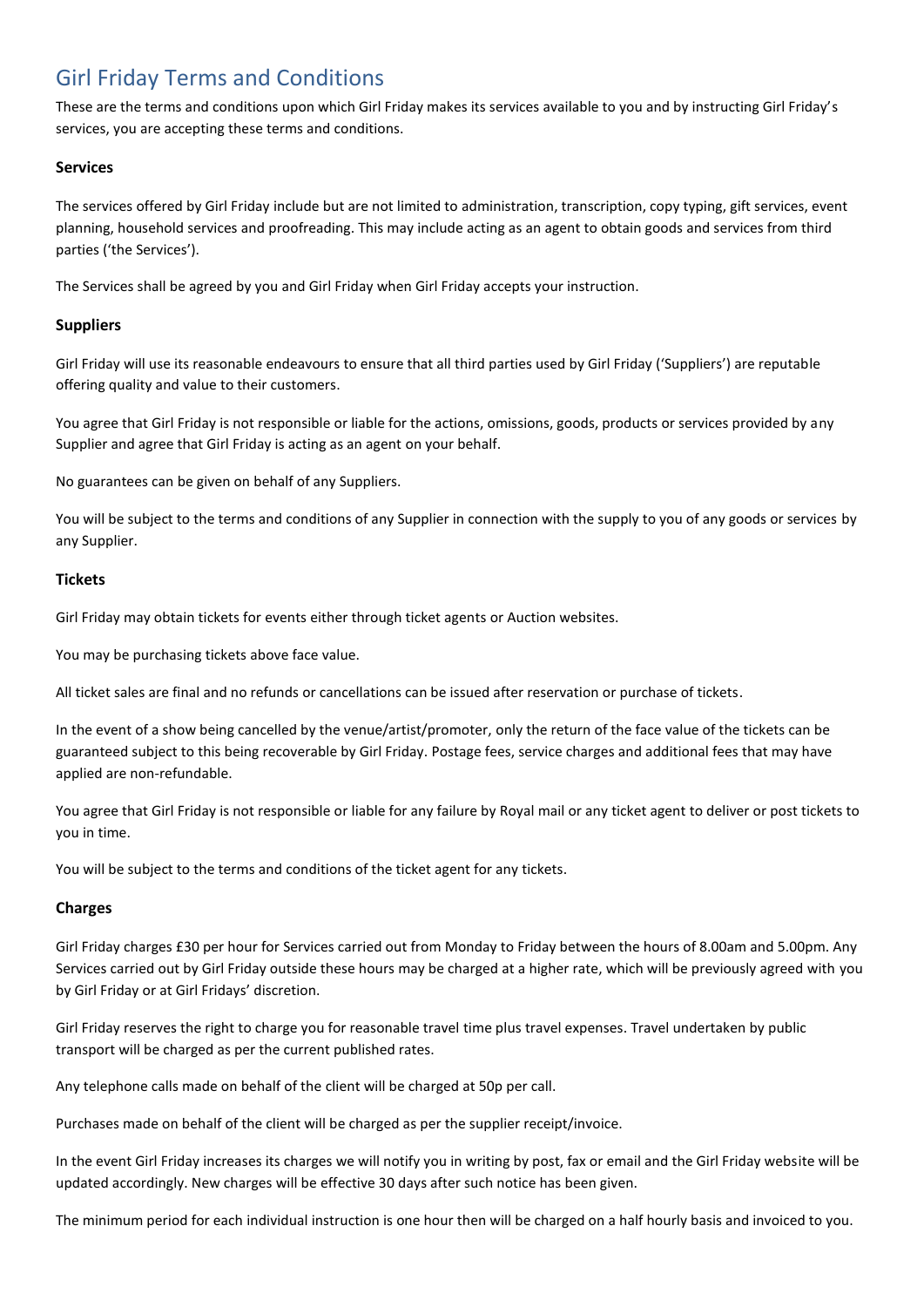#### **Payment**

Payment for all Girl Fridays' Services is due upon completion of tasks undertaken unless agreed otherwise before work commences.

Payments can be made by cash, PayPal or bank transfer.

In the event that payment due to Girl Friday is not received from you within 28 days of the due date, Girl Friday reserves the right to charge interest from the due date until payment is received, before and after any Court Judgment on any balance outstanding calculated at 8.0% above the prevailing reference rate.

In instances where Girl Friday pays a Supplier a sum over £100 on your behalf, you will be required to deposit a sum on account and in advance of any Services. Additional amounts outstanding will be due immediately upon receipt of the Supplier's invoice. In these circumstances, you agree that Girl Friday is not responsible or liable for the actions, goods, products or services provided by the Supplier or its employees and/or agents and agree that Girl Friday is merely acting as an agent.

#### **Cancellation**

If you order Girl Friday's Services, you may cancel those Services and be entitled to a full refund if you give notice in writing of at least 10 working days prior to commencement of the Service.

In cases of cancellation where you have not given the necessary notice, Girl Friday reserves the right to charge a cancellation fee of 50% of the Service charge.

You may change the commencement date of Girl Friday Services without any penalty by giving 5 working days' notice in writing.

Where Girl Friday has already commenced the Services, and you wish to cancel, you will not be entitled to any refund and will be liable for payment for all Services which have been carried out.

In the event you cancel goods or services from a Supplier, you are bound by their terms and conditions.

# **Website & Emails**

Girl Friday will use reasonable endeavours to ensure that the Girl Friday website and email system is accessible at all times, however, there may be times when due to circumstances beyond Girl Friday's control, or for maintenance purposes the website/email system are unavailable. In these circumstances you accept that Girl Friday will not have any responsibility for any loss, cost, expense or damage which you may suffer as a result.

Girl Friday will use reasonable precautions to ensure that the Girl Friday website, email system and documentation which is sent to or accessible by you is free from viruses but Girl Friday cannot guarantee that it will be completely free of viruses. Girl Friday recommends that you maintain up to date virus protection software on your computer(s). You accept that Girl Friday will not be responsible for any loss, cost, expense or damage which you may suffer as a result of a virus received from the Girl Friday website, links, email system or electronic documentation.

# **Consumer Protection (Distance Selling) (Amendment) Regulations 2005**

Under these Regulations, your normal rights to cancel the Services within seven days of instruction will not apply once performance of the Services has commenced and by instructing us to perform the Services you are agreeing to those Services commencing immediately unless we are specifically instructed otherwise.

# **Confidentiality & Privacy Policy**

Girl Friday is committed to protecting your privacy and will handle all information received from you in accordance with the applicable Data Protection legislation. Any documentation or information contained within, will be treated with the highest level of confidentiality. Girl Friday is a registered Data Controller, registration number: ZA254806.

We collect personal information about you when you engage the Services of Girl Friday. This will include your name, address, email address and telephone number. We may collect additional information which is required for us to provide you with the Service you request.